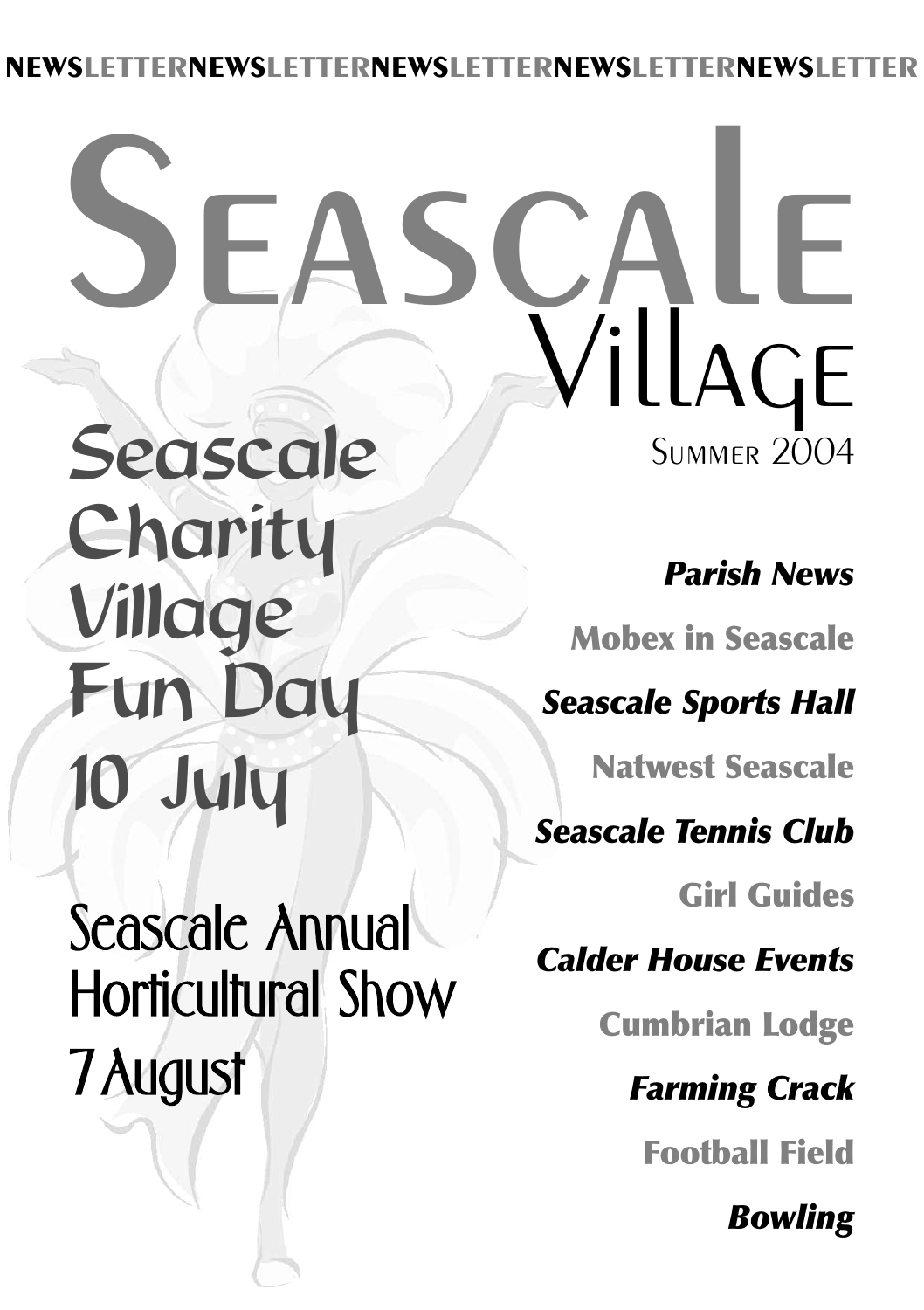# Parish News

**It's not the happiest way to start a newsletter, but by the time this is delivered we will have lost all of our late night buses as the County Council has withdrawn their funding for rural bus services.**

The Seascale-Gosforth cycleway seems to be permanently on the backburner. This particular scheme has been in the pipeline for over 10 years – it is a much needed facility for safety and tourism.

We advertised the Annual Parish Meeting in our last newsletter and put posters all over the village. It was an important meeting as we wanted to discuss a questionnaire and Parish Plan for the future. Eight members of the public attended. This is sad as all the surrounding villages have gone a long way down this path already; without the interest of you the public, and your help, this will not go ahead.

In the last newsletter we published the figures for population – they were wrong. My apologies as it was my fault. The electoral role figure is 1,429 and the population is just over 1,700.

So many of you have said how much you appreciate the improvements to the Dell. Our thanks should go to Barbara Ramsden for all her hard work.

We have had all the railings and doors at the public toilets painted and the beach area is looking good.

The Parish Council is carrying on with the front garden competition and winners will be announced at the Horticultural Show.

The fight for the car park is still ongoing.

We are hopeful that some of the problems with the yellow lines will be solved in the near future.

*Eileen Eastwood Chairwoman, Seascale Parish Council*

### **Seascale Primary School**

#### **An Excellent Extra-Curricular Year!!**

Seascale Primary School has excelled this year in its extracurricular activities.

The Orienteering team has completed several courses over the past year and the Under-11 girls are County Champions!

The school football team has played brilliantly and is unbeaten this year; well done!

The chess club has done particularly well this year. The players have entered all the County Competitions, with Jamie Bentley winning his way through to the National Final (entrants from all over England) in Manchester. Good luck Jamiel

The netball team has been chosen to represent Copeland in the County Youth Games, which will take place later on this month. Good luck to the team.

The School Cricket team won through to the final of our local area festival, well done too.

Our thanks go out to all those who help with extra-curricular activities in school. An awful lot of people give up a lot of their own time and their dedication and hard work is very much appreciated.

Thank You All Very Much!!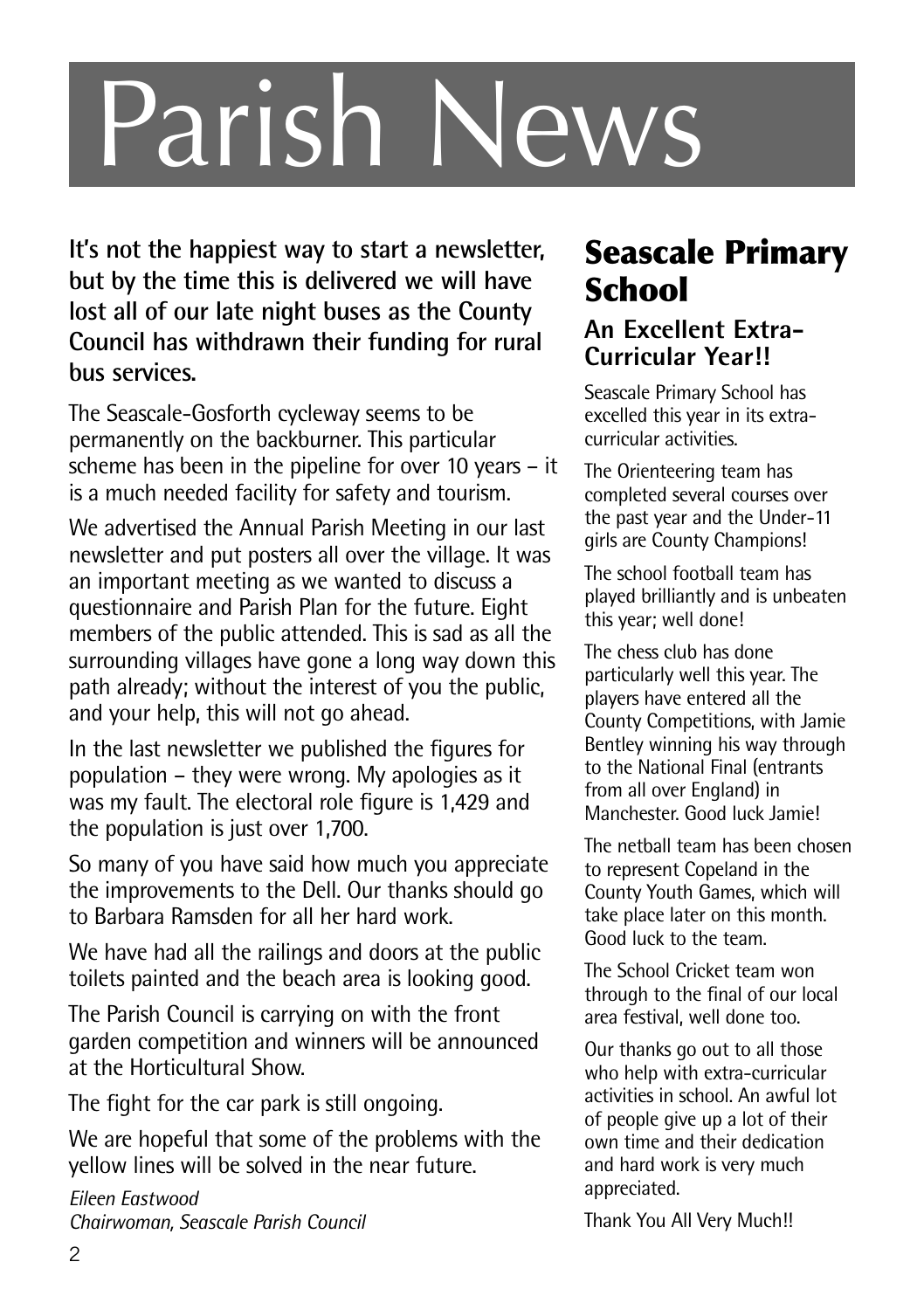### **Mobex in Seascale**

Seascale Parish Council and the local Neighbourhood Watch have been looking at some of the youth problems in the village and, with support from the local Police and Mobex West Cumbria, a scheme is now in place which allows any person between the age of 11 and 18 to take part. These activities are based around The Duke of Edinburgh and John Muir Awards as well as Accredited Certifications. This will involve young people in the challenge of outdoor activities, a local environmental project, as well as arts, drug and alcohol awareness and first aid.

Mobex meets every Friday at the Windscale Club at 5pm for 4 hours with the emphasis on participation and having fun. The sessions are a mix of activities and projects which, although guided by Mobex, depend on the enthusiasm of the youths taking part. Some of the recent projects have been a success, such as learning to play musical instruments under the guidance of a musician, with the target of making a CD performed and written entirely by them.

As well as the indoor sessions there are also a number of outdoor activities including rock climbing, canoeing etc, all under the guidance of trained professionals. All are welcome and already 21 of our local youths have signed up for the first six months. Because of this success we are desperate for parental participation such as drivers.

Mobex training programmes, designed in consultation with young people, build confidence, awareness and teamwork skills. Groups explore personal and social issues, with the long-term aim of enabling the young people to realise their own potential and to become active participants in their own community. Staff identifies aims and targets for their work in consultation with the groups who are to participate in the course. This encourages the full involvement of the young people and increases their potential for success.

We do need adult volunteers (parents or otherwise) to help occasionally with the outdoor activities and would welcome any input you can give to enable the success to continue.

For further information contact Jim Skivington: 07736 564 200 / 01946 816568 or Vicky Borrino: 019467 29023

Mobex meets every Friday at the Windscale Club at 5pm. All are welcome.

### **Seascale Sports Hall**

The Sports Hall has just had new lighting installed and it is now much better for the badminton and other sports.

We have had two small grants for Sports Action and Neighbourhood Forum to purchase two more items of soft play and three trolleys for soft play mats.

Copeland are going to run a Sports Summer School again. Seascale had one of the best attendance records at this event over the last few years and I hope we will again.

Dates are as follows and please watch notice boards for further details

**Thursday 22 July 10am-12pm Thursday 29 July 10am-12pm Thursday 5 August 10am-12pm Monday 9 August 10am-3pm Thursday 12 August 10am-12pm Friday 13 August 2pm-4pm Thursday 19 August 10am-12pm Thursday 26 August 10am-12pm**

Don't forget if you are newcomers to the village you can contact a committee member to show you round.

We are very glad to welcome Linda Platt onto the committee.

*Eileen Eastwood 28653*

**Seascale Parish Council is happy to accept donations for adverts placed in the Seascale Newsletter. The expected rate is £10 for a quarter-page, and pro-rata for larger advertisements. Contact: Eileen Eastwood on 28653.**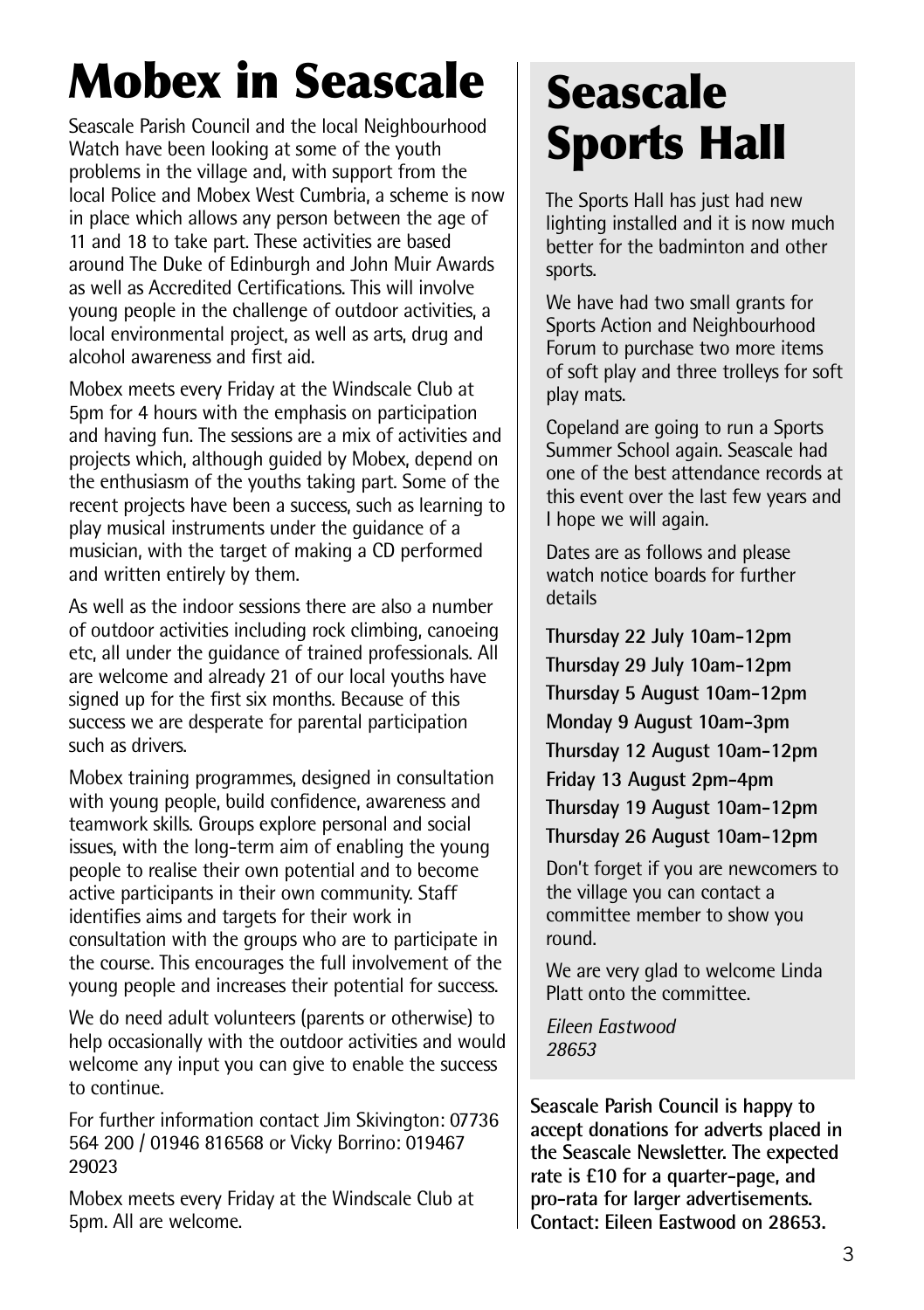### **Seascale & District Horticultural Society Annual Horticultural Show**

**The Annual Horticultural Show will be held on Saturday 7 August from 2pm in Seascale School. There are classes for flowers, vegetables, floral arrangements, cookery, beer & wine, photography, art and handicrafts. Something, in fact, for everyone.**

There is a variety of classes for children with prizes and trophies. Full details can be found in the schedule which will be distributed to members of the Society and to last year's show exhibitors. Further copies of the schedule will be available in local shops.

The Society has recently been granted affiliation with the Royal Horticultural Society who have made a medal available for presentation at the Show.

Once again there will be a "Best Garden" Competition. Entry forms will be available with the show schedules.

### **Village Fun Day**

The "Fun Day" will be held at the Calder House Hotel on Saturday 10 July. The Society will once again have a plant stall and a cake stall.

#### **Society Hut**

Twenty one new members and the existing members of the Society have made very good use of "the hut" – our garage in Santon Way – where garden sundries, fertilisers and compost etc, are sold in the springtime at very competitive prices. Business has increased by a whopping 80% this year.

#### **Have you a story to tell?**

The Open Mind (West Lakes U3A) Oral/Living History Group is inviting volunteers to come forward to relate their memories of life and times in the village. We know that there are stories out there which need to be told and recorded for posterity.

You would NOT be talking to an audience of people but to individuals on a one-to-one basis.

If you are interested contact Dennis Woolass on Seascale 28104 for further information.

### **Natwest Seascale**

Natwest Bank in Seascale has been in the village for many years and offers a friendly, helpful, professional service to all customers young and old. As a large percentage of customers are elderly, they prefer to deal with someone face to face and on many occasions staff have gone a great deal further than their job requires to provide an excellent service to the community. It appears from the article on the front cover of the Spring Newsletter that residents in Seascale are unhappy that they do not have a cash machine at the Bank.

As the majority of customers using the Seascale branch come in to cash cheques, should the Bank install a cash machine, the bank would then have very few customers coming to the counter, and they would then be looking at whether to keep the branch open as well as have a cash machine. As with any business, if the branch was not cost effective then they would consider closing the branch and just having the cash machine. Unfortunately cash machines cannot discuss concerns, pay bills or do many of the other requests that customers ask for and therefore as the branch offers more variety of services it would be more appropriate to keep it open. Additionally, many customers do not have transport and therefore would find it difficult to get to the bank elsewhere.

For your information there is a Cash Machine in Gosforth at HSBC, a Natwest Servicetill on site at BNFL in Building B314 and also a Link Machine sited in the Beach Stores in Seascale. Hopefully this response will reassure the community in Seascale that we are trying to do the best for all our customers and not just the few who prefer to do their banking through machines. Continue to use us and we will continue to give you the excellent service you deserve!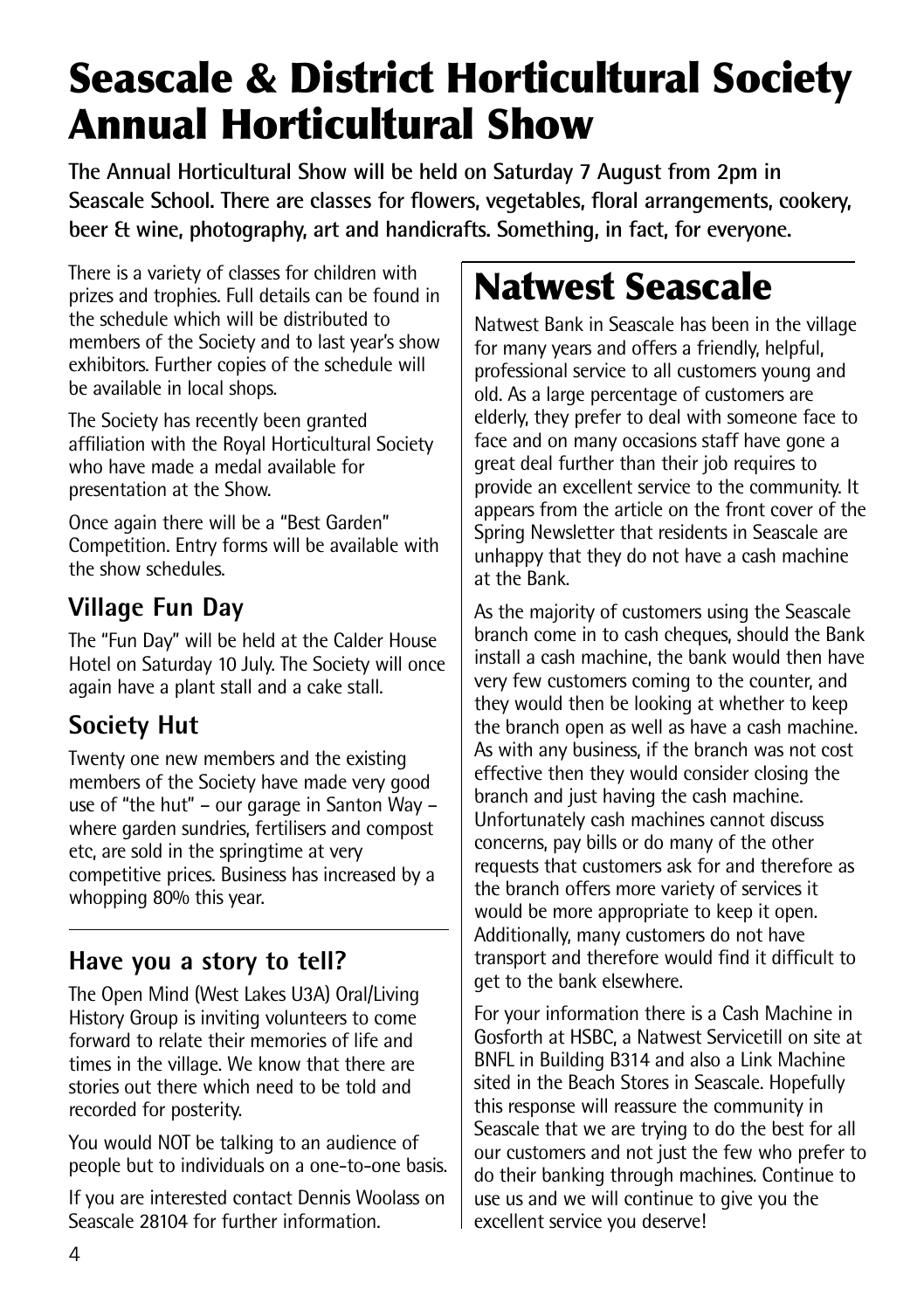### **Seascale (Windscale) Tennis Club**

At the start of the 2004 season the club obtained the services of Robin Stott, an LTA qualified coach from Windermere. Following four free taster sessions, over 24 children are paying for further instruction which takes place on Mondays between 4pm and 7pm. There are places available for any more interested.

For the seniors there have been two Mixed Doubles tournaments. On May 9 Sarah Mounsey and Mark Monroe were champions and on June 6 Margery Willey and Peter Simpson came out on top. The latter tournament was followed by a magnificent buffet at the Cumbrian Lodge Hotel adjacent to the tennis courts. Another mixed tournament is planned for July 11.



#### **Search is on for flag officer**

Seascale needs someone who can take charge of its flags.

Tom States, who has raised and lowered the beachside flags – a Union Jack and St George's Cross – on appropriate occasions for the past five years, can no longer do so.

"The parish council appreciate the five years he has been the flag officer," said parish council chairman, Eileen Eastwood.

Anyone who wishes to volunteer for this can contact a member of the parish council.

#### **Were you a Girl Guide in this area in the 1930s, '40s, '50s, '60s, '70s, '80s or '90s?**

If so, come and visit our display of Guiding memorabilia and photographs at the Gosforth Show on Wednesday August 18th.

To complement the above display, we shall also have tasters of today's Guiding. Come and see what the Rangers, Guides, Brownies and Rainbows of Today get up to at their weekly meetings and at residential events!

Gosforth District encompasses the 6 Girlguiding units that operate in Seascale and Gosforth villages.

We have 2 Rainbow Units (girls aged 5- 7), 2 Brownie Units (girls aged 7-10), 1 Guide Unit (girls aged 10-14) and a newly formed Ranger Unit (young women aged 14 and above). In total, over a hundred girls looked after by a team of 25 Adult Leaders (aged 18-65) and Young Leaders (young women aged 14-18).

If you would like to know a little more about when and where we meet and the opportunities that we offer, please contact Sue Smith on 28625. I'm sorry, but our child protection guidelines do not allow us to advertise the times and places of our weekly meetings publicly, but we can easily arrange a visit.

*Sue Smith Calder Division Commissioner*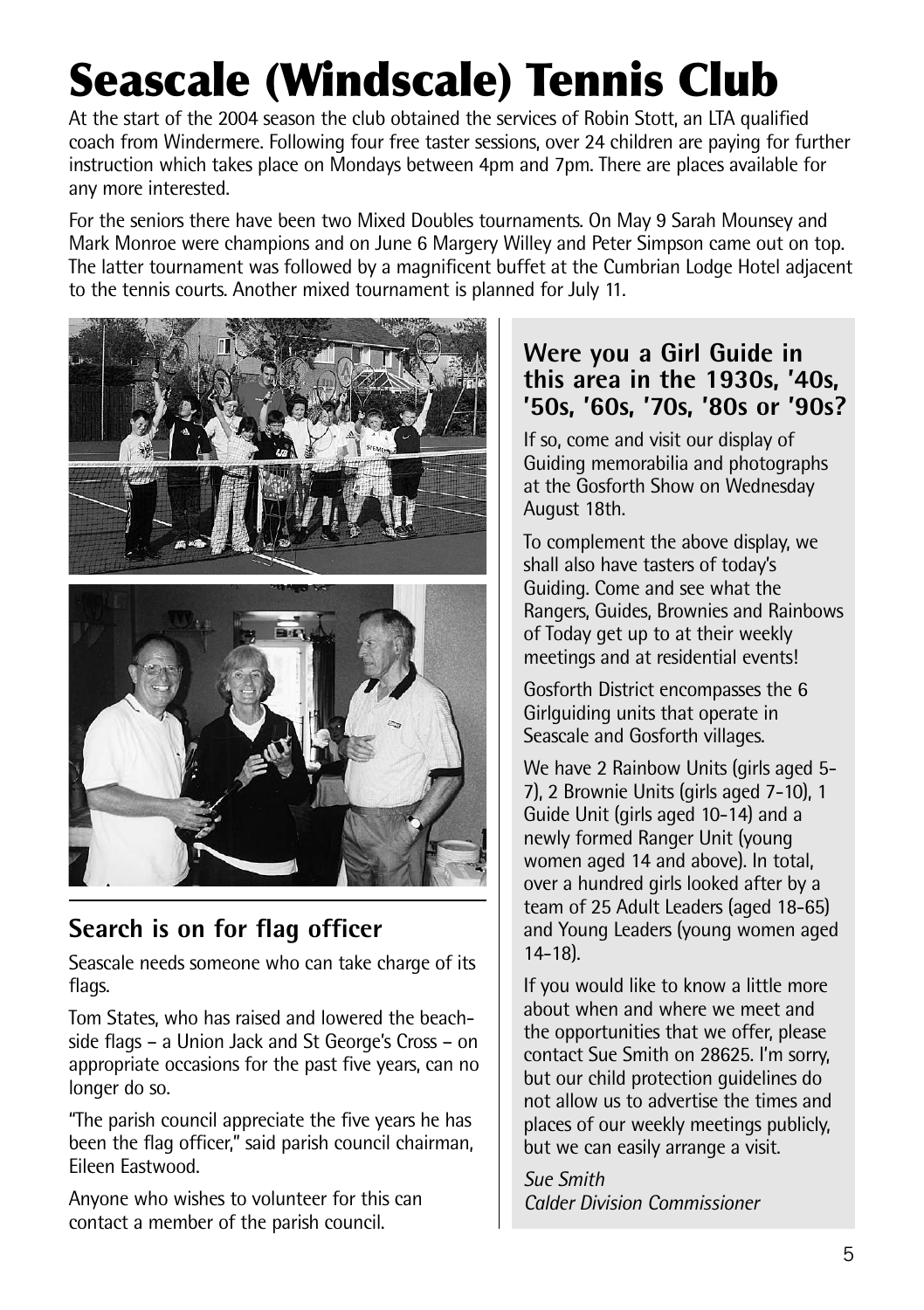**Calder House Hotel once again has great pleasure in playing host to our annual village Fun Day on Saturday 10 July, with all proceeds going to Fun Day Group and Hospice at Home.**

This year we have pulled out all the stops to ensure our villagers and visitors have a great day filled with entertainment for all ages.

The Mayor and Mayoress of Copeland, Cllr W. Southward and Mrs S. Southward will be opening the event and will be played in by Milnthorpe steel band (or Din In A Bin! as they are affectionately known!) will officially open the event! A fantastic programme of entertainment throughout the afternoon will follow the official opening.

Hosted by singer Adam Charles, centred in our all-weather marquee, acts will include singers and dancers of all ages.

Seascale & Calder House C

Outside activities will include BJ, the Children's entertainer with his 'mix and mingle' magic, together with sideshows, craft stalls, local groups and barbecue! This year the bouncy castle is guaranteed through generous funding from the Scarman Trust, which has enabled us to buy our own.

The Seascale fire engine will be on display and once again Horse and Carriage rides will be available.

Our theme for this year is 'Carnival Party'. There will be a Fancy Dress parade, which will be judged by the Mayor and Mayoress, with prizes for 1st, 2nd and 3rd places. A Poster Competition to be entered via Seascale Primary School, again using the Carnival theme, will also be judged on the day. The age groups are Under 5s and 5 to 12 years. Entry forms are available from Miss Johnston at school. Please bring your entry to the Fun Day group stand in the marquee no later then 2.00pm. Good Luck to all children entering posters and parade!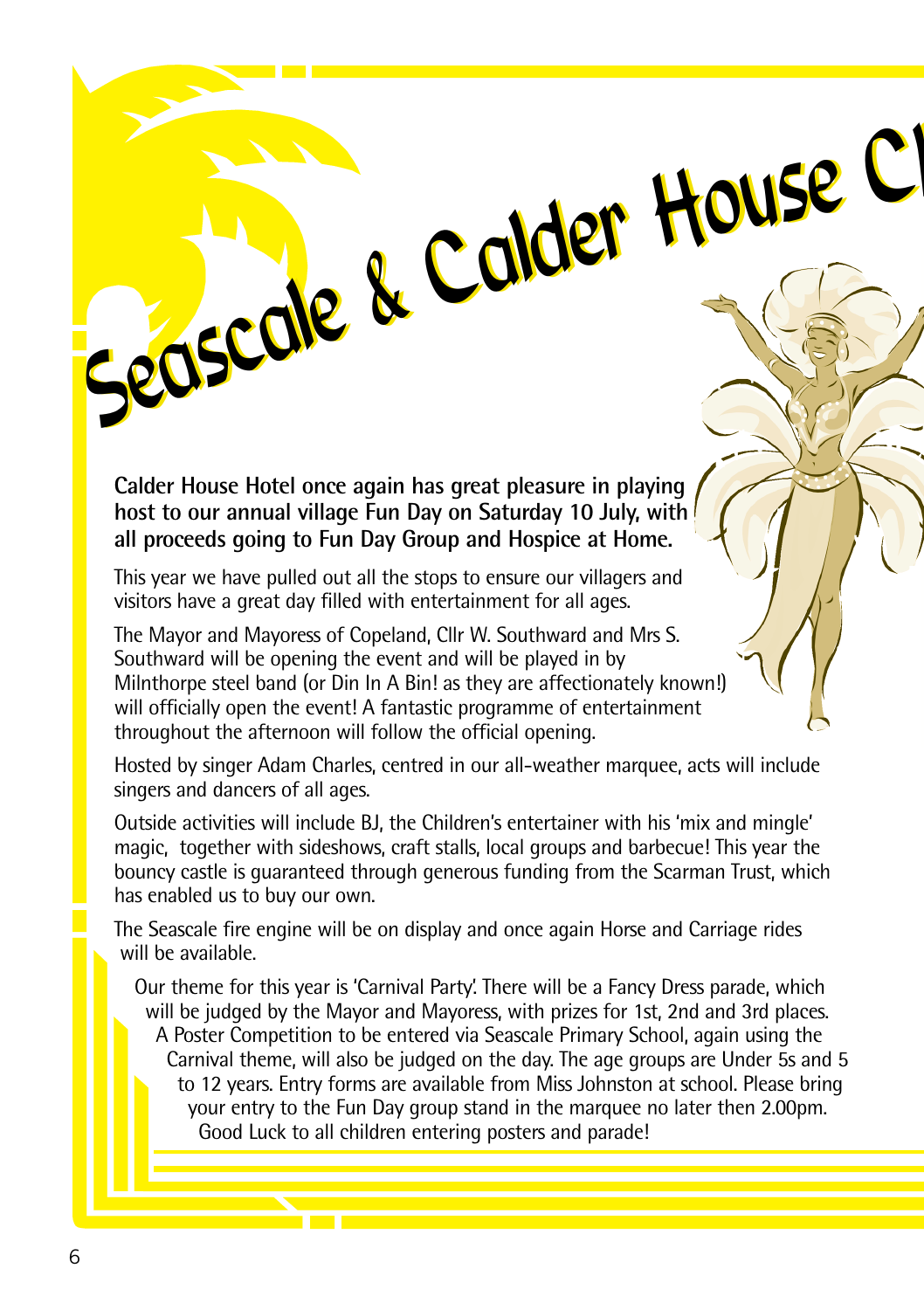**Seascale Stonpers 2 Let's Solsa!**<br>
Seascale Stonpers Copeland, Clin & Mrs W. & S. Southward<br>
Seascale Stonpers Copeland, Clin & Mrs W. & S. Southward<br>
Elspm-1.15pm Adam Charles - Your compere and entertainer!<br>
Inspirm-1.1

### Programme for Marquee Events

### 12 noon - 12.45pm

Opening by Mayor & Mayoress of Copeland, Cllr & Mrs W. & S. Southward and Din In A Bin steel band (Milnthorpe Steel Band). 12.45pm-1.15pm Adam Charles - Your compere and entertainer! 1.15pm-1.30 pm Seascale Stompers - Let's Salsa! 1.30pm-1.45pm Stephanie Coulter - Current MIL Primary Line Dance Champion! 1.45pm-2.15pm Din In A Bin steel band (Milnthorpe Steel Band) Fancy dress parade judged on the terrace. 2.15pm-2.30pm Bradley Cavanaugh sings Songs from the Shows 2.30pm-2.45pm Seascale Stompers - Irish Line Dance Medley! 2.45pm-3.00pm Stephanie Coulter - Current MIL Primary Line Dance Champion! 3.00pm-3.15pm Bradley Cavanaugh sings Songs from the Shows 3.15pm-3.45pm Din In A Bin steel band (Milnthorpe Steel Band) 3.45pm-4.15pm Adam Charles - Your compere and entertainer!

### Carnival Night at the Copacabana!

Tickets are completely sold out for our spectacular night of entertainment which will conclude this year's village fun day!

This promises to be a fantastic night for all who purchased tickets for this grand event, which includes singing artists, a sumptuous tropical buffet and dancing to Disco, Salsa and all things Latin American! Those who do not have a ticket to the event can come along and view the fabulous firework display commencing at 10.45pm, which will conclude the day's events. These are best viewed from Seascale's foreshore car park or railway car park and fort grounds. The display will last approximately 15 minutes. Please ensure that your pets are safe indoors for the duration of the fireworks.

Our thanks go out to all the sponsors who have given generously and to the volunteers who donate their time to ensure this event continues.

It just remains for me to wish you all a great time and we look forward to seeing you on 10th July.

*Steve Ainley, on behalf of Calder House an)d Seascale Fun Day Group Committee.*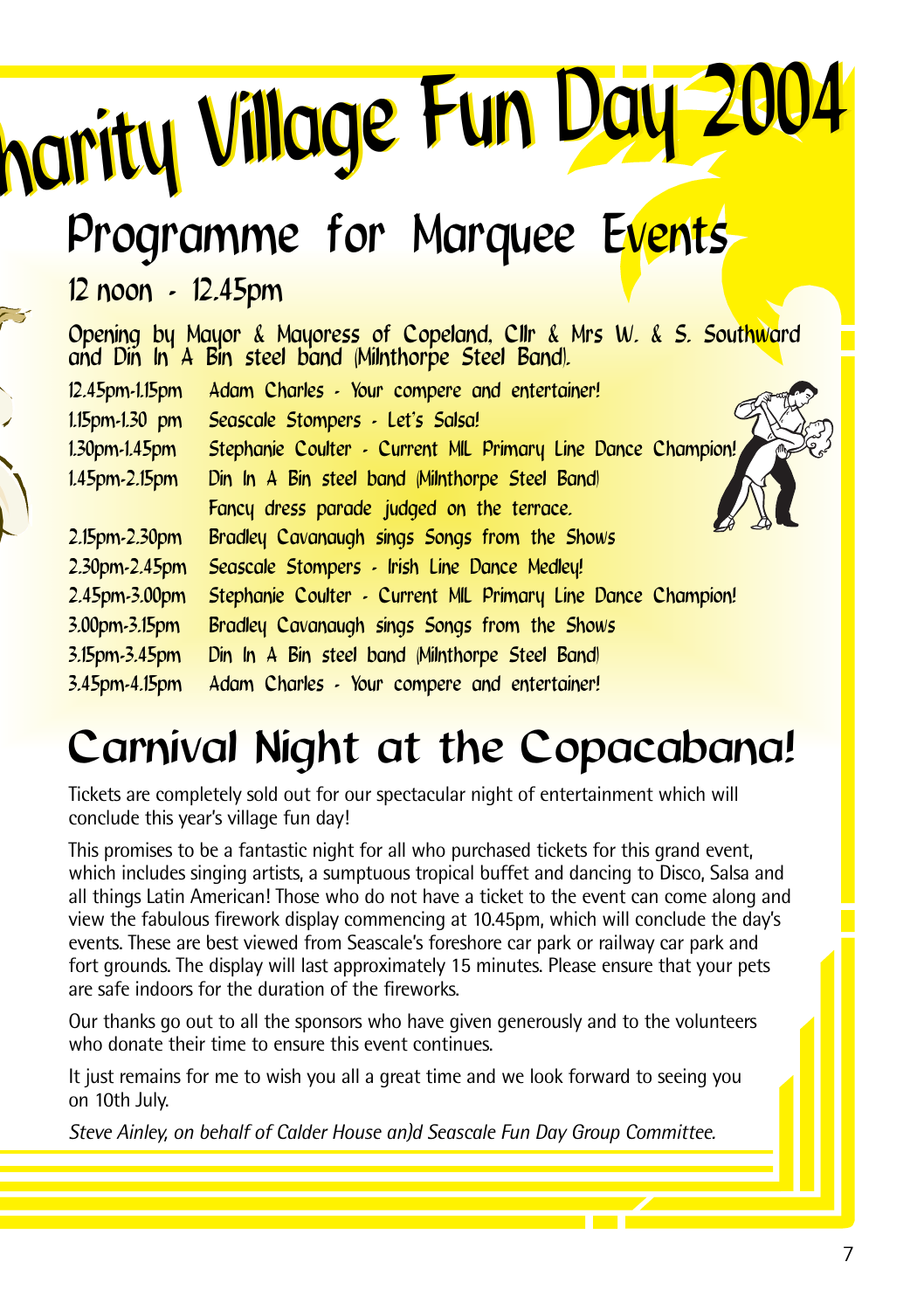### **Richard had a Little Lamb...**

**Richard had a little lamb; its fleece was black as sloe, Through every hole in boundary fence, that lamb was sure to go.**

**It followed him to pub one day; that was a funny sight! But landlord says, "No beer for you. You gave me quite a fright". (It was The Lion and Lamb or The Golden Fleece)**

**He'll wait until you're sitting down, with slippers on your feet, Then out he sneaks with woolly friends and marches down the street.**

**But truth to tell, the neighbours here are getting rather fit, The biggest problem that we have, is stepping in the …… grass.**

**On Friday morn at 6am, I heard a baa-ing sound, Pulled fleecy blanket over ears and tried to block it out,**

**But Boonwood plants were being chomped, before they're even planted, With nightie on, I marched outside; at woolly lambs I ranted.**

**So Richard, you must take good care of little lambs, because... I'm sure they'll taste just wonderful, with taties and mint sauce!**

**And just in case you're wondering who wrote this little ditty, You may not find it smart or even very witty.**

**But please excuse me, as I have, my little bit of fun. You may not know the writer, but you know this mother's son?!?**



*Carpet & Vinyl Fitter Painting Decorating Gardening undertaken*

5 Abbotts Way St Bees 1 01946 823050

**Fi rst Aid Care Training**

**BRIAN GOULDING INDEPENDENT FIRST AID INSTRUCTOR**

Lifesaver Course · Mother and Baby Approved Person · Emergency First Aid First Aid at Work

Beachcroft, Drigg Road, Seascale CA20 1NX Tel: 019467 21641 · Mobile: 07791 746675 E-mail: brian@firstaidcaretraining.com Website: www.FirstAidCareTraining.com

### **Forthcoming Events at Calder House Hotel**

#### **Monthly Lunch Club**

For the over 55s, the next will be on Wednesday 28 July at 12.30pm

Main Course and Sweet £5.00

For more information and transport availability contact Julia on 01946 816923

*To book a place contact Andrew or Steve on 019467 28538*

#### **Seascale's first Line Dance Jamboree**

To be held in fabulous Starlight Marquee in the hotel grounds on

Sunday 8 August 2004, 6.00pm-10.30pm.

A great night of country and line dance hosted by singer Adam Charles.

A fun-filled evening that everyone young and young at heart can enjoy! Featuring dance groups from the West Cumbria area, here to entertain and to be entertained!

There will be a Barbecue – weather permitting – to ensure ya'll won't go away hungry!

Admission price is just £2.00 for adults and £1.00 for children under 16.

Children must be supervised at all times during this event.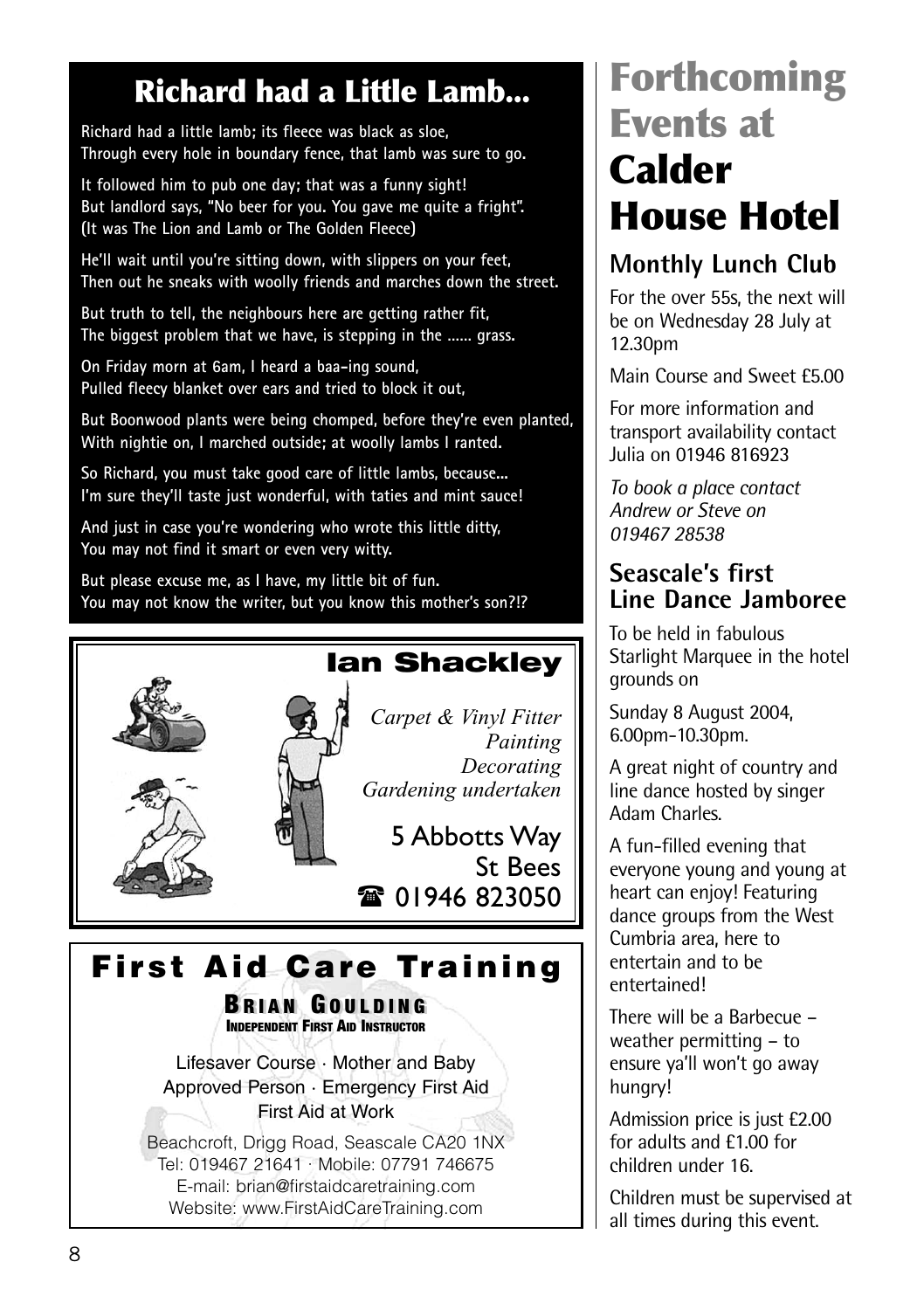### **Cumbrian Lodge Hotel – Fine Dining in the Western Lakes**

As a former investment banker working in London, New York and Hong Kong, David Morgan was used to working long hours, but the new proprietor of Cumbrian Lodge Hotel (formerly Victoria Villa Hotel & Egloff's Eating House) had a steep learning curve ahead of him when he left the world of corporate finance to create an up-scale fine dining restaurant with rooms.

As an international banker David spent three nights each week in hotels and began to recognise the features that he valued and likewise those aspects of hotels that were annoying. But will his experiences transfer to Cumbria? He believes that the Western Lakes area would benefit from a top-flight restaurant with a good cellar, and with value for money too.

David was attracted to the area for the beauty of the surrounding countryside but also from his late teens to mid-twenties David would travel to Wasdale each weekend to climb. While still enjoying a pint in the area's excellent pubs, David felt that the area deserved a high quality boutique style hotel, with a relaxed atmosphere, attentive service, good value food and wines.

Local building contractor Atkinson of Calderbridge were chosen to coordinate most of the structural up-grading to the hotel and bespoke joinery was undertaken by another local firm, Ponsonby Joinery. Curtains and upholstery were handmade by Dressing Rooms of Seascale, while Boonwood attended to landscaping. David chose local firms deliberately and found that the reputation of his various contractors proved utterly reliable and of exemplary quality.

The hotel has six bedrooms, five have double beds and one room is twin bedded. One of the five doubles also has a single bed. Bedrooms contain Siberian goose down duvets dressed in finest quality high thread Egyptian cotton while bathrooms contain luxurious thick ultra soft towels. Fine complimentary bathroom toiletries are from The White Company.

Richard Hickson, Head Chef, has a number of signature dishes loved by locals and visitors alike. Perhaps most requested is the Geschnetzeltes Schweinefleisch. This consists of thinly sliced pork fillets sautéed in butter with onions, mushrooms, a pinch of paprika, a squeeze of lemon juice, a splash of white wine and fresh cream, served with rosti and fresh vegetables.

David has taken care to provide a wine list carefully selected to complement Richard's culinary creations. All represent good value for money, whether you choose an easy drinking house Cabernet Sauvignon, a full-bodied Australian Shiraz or a fine Bordeaux. The twenty-eight seat restaurant uses glassware by Riedel, the famous Austrian glass manufacturer to enable diners to enjoy their chosen wine to the full.

*Dressing Rooms Soft Furnishings by Liz Poole* Curtains, Blinds, Swags & Tails, Loose Covers, Bedspreads, Head-Boards, Table Linen, Upholstery

**Tel: 019467 28791 · 27 Coniston Avenue, Seascale**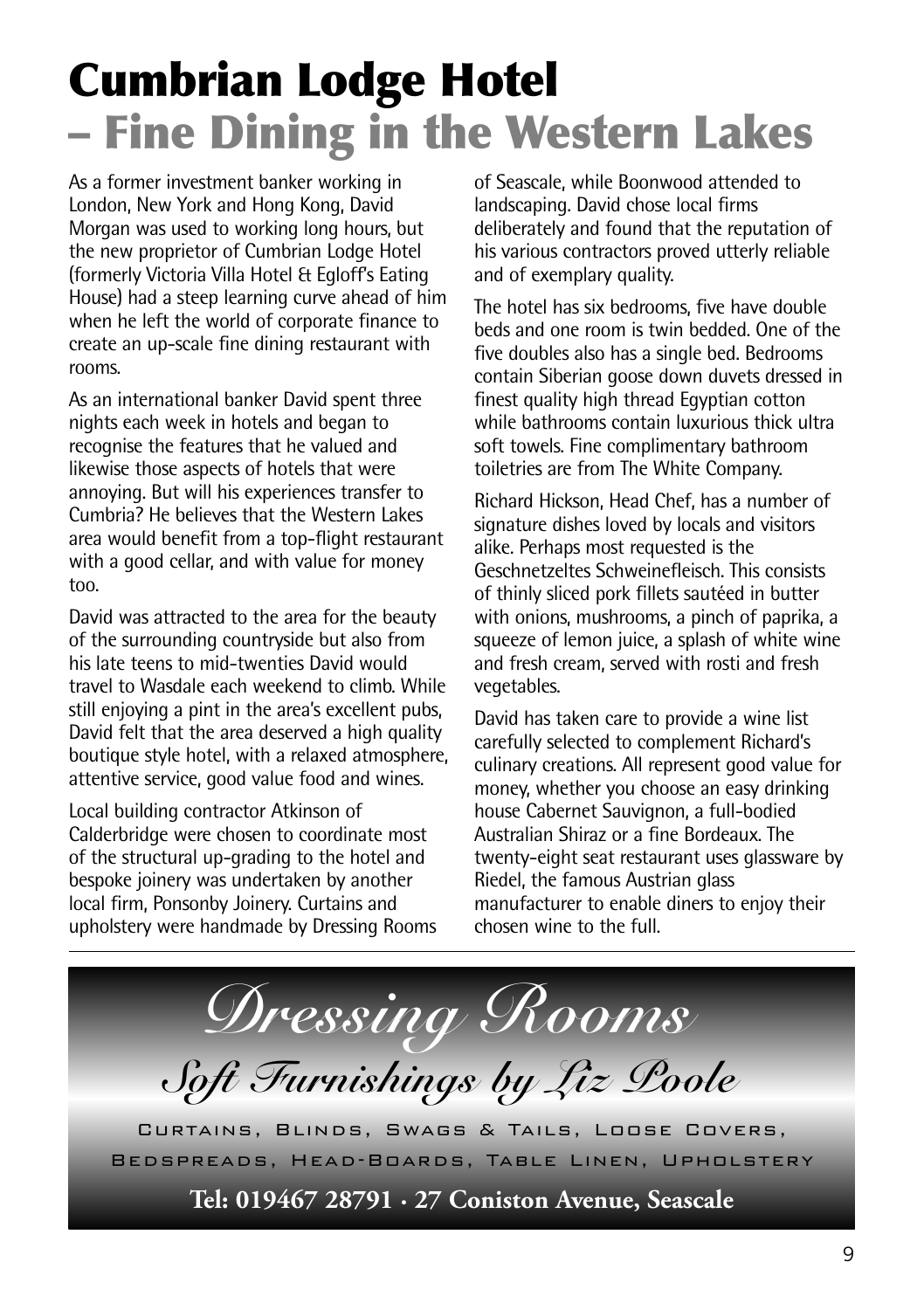# *FARMING CRACK*

What a super spell of weather we have had<br>this spring (who says farmers always complain?). First cut silage has been completed; the earliest ever. Most farmers finished during May. At the first signs of the land drying out at the beginning of June along comes the rain and everything starts growing like mad again. I hope it keeps up for the rest of summer.

The first lambing season at Bailey Ground went extremely well, with 100 ewes producing 160 lambs. What pleasure we have had watching them jumping and racing around. Apologies to some of the residents on Coniston Avenue who got pestered by runaway lambs that found holes into some of their gardens. A little black Suffolk lamb, called Sam, seemed to be the ringleader and soon got quite a gang following him. We have three old Herdwicks, or as someone called them, Hardwicks, which class every fence, hedge and wall as a challenge to escape over or through. Obviously they were used to roaming the open fells before they came here. They even got the knack of getting on to the cricket field (they must have heard how well Seascale are doing at the moment and went to watch).

The vet thinks that one sheep that has been very ill, in a field near Fernstock, has been bitten by an adder. Its nose and head swelled up, making it very difficult for it to breathe and eat. This can often result in death. It also applies to dogs. A couple of people have been bitten while out for walks on the sand dunes near Drigg.

I read once that a fly can produce one million offspring between now and autumn. After the plague we had last summer I would like you all to get your fly swatters into action; they make life a misery for the livestock and for me when I am milking – the cows kick like mad when flies are biting them! They are not very nice things to have in your house.

Have you ever seen such a beautiful display of

flowers and blossom in the gardens and hedgerows as there has been this year? The flowering cherries, the gorse and now the hawthorns have been breathtaking. Those cascading down the hedge at Moffat's Corner were amongst the best. Did you see the bluebells in the Dell? It just looked as if the banks had been painted. How about the pile of soil at the old Scawfell site, absolutely covered with red wild poppies. That soil will not have been disturbed since the Scawfell Hotel was built 160 years ago. How long can seeds lie dormant and still grow?

When interviewed recently on TV one of the old soldiers who fought on the Normandy beaches said the thing he remembered most, when he left England, was the hedgerows ablaze with colour. It must have been a year like this. I still find it difficult to believe that the last Headmistress at the school gave the plaque with all the names of ex Seascale school pupils that were killed or fought in the great wars, to the Whitehaven museum, because she did not want anything in the school glorifying war. The plaque was part of the history of Seascale school and was always displayed there. The Parish Council retrieved it and thankfully the present headmistress rededicated it and put it back in its rightful place in the school. Far from glorifying war the knowledge of the past, the horror, the sacrifice and the suffering past generations endured during war time to keep this country free should never ever be allowed to be forgotten. It is difficult to imagine that a lot of those killed fighting in the war were the same age as many of the youngsters you see standing on the Scawfell corner. What a terrible waste war is.

Contact for contributions to the next Seascale Newsletter is the Editor, Lois Holman, tel: 019467 28941. e-mails to: loisholman15@aol.com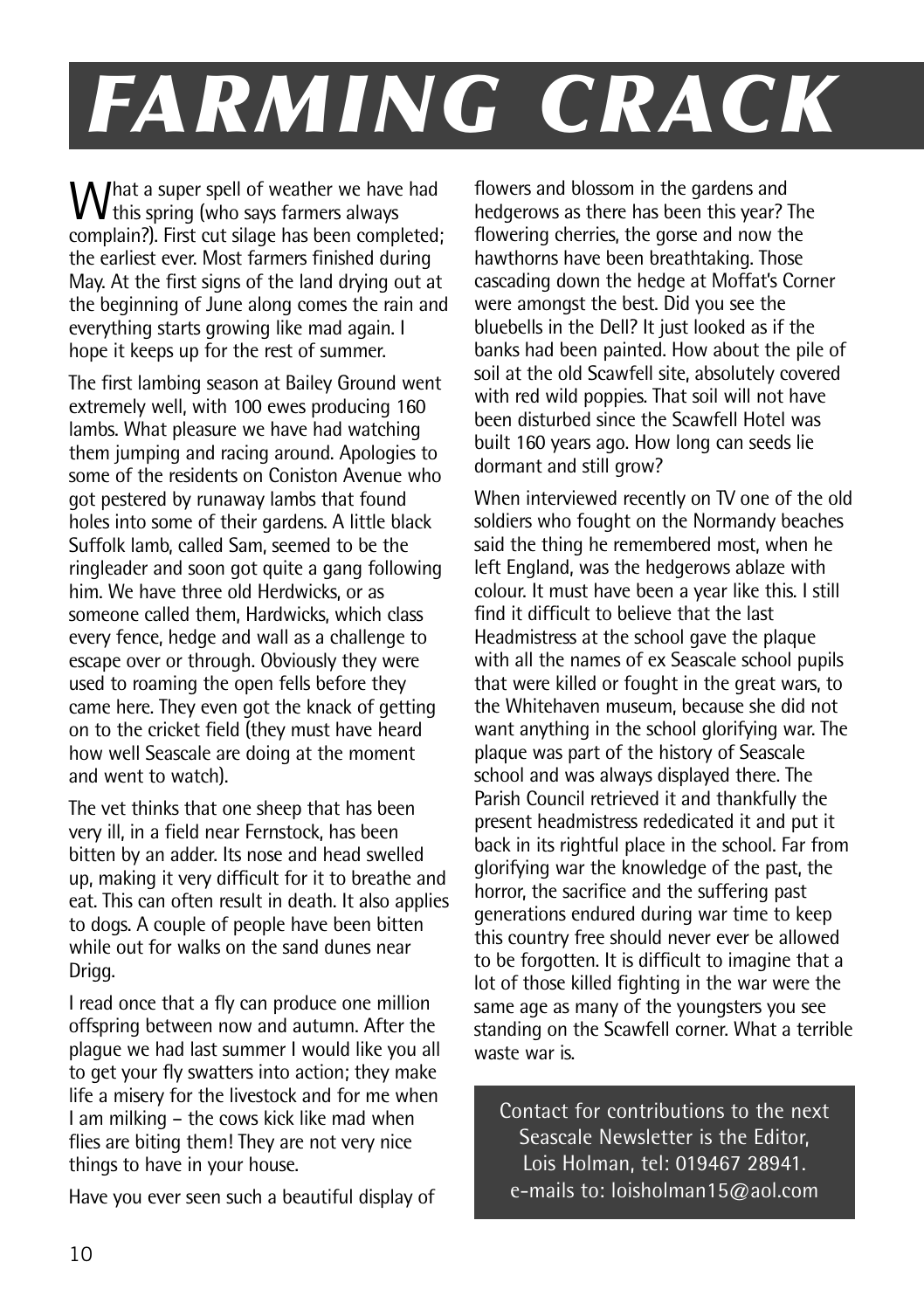#### **by Ken Mawson**

#### **WILDLIFE – Disappearing hedgehogs**

Several years ago we used to see dozens of them, a lot of them run over by the roadsides. This year I have been looking out for them and have only seen one run over and one alive. It appears the reason is the badger, the hedgehog's main predator. The massive increase in the badger population means that they have found food more difficult to find so hedgehog is now part of their menu. When a hedgehog feels threatened it rolls up into a spikey ball leaving only a small hole where its nose is. The badger gets its powerful front claws into this opening and forces the poor old hedgehog open and kills it with one bite. A gamekeeper we know has witnessed this happening. He said that hedgehogs are now practically extinct in large areas of countryside. It will not be long before it happens here.

Something a little happier to finish on. I read in the paper the other day about a youngster who when told by her mother that they were having steak and kidney pie for dinner burst into tears and said she did not like snake and kitten pie (I do not think I would reckon much of it either!).

### **Coniston Avenue Football Field**

A renewed interest in using the Coniston Avenue pitch properly for football has been shown among the young people in Seascale.

We are keen to help get this project off the ground.

We need support and help from parents or adults in the village to supervise and train the youngsters. We have nets and Copeland are going to line the pitch.

*Seascale Parish Council Contact Colin Platt 27335*

### **Bowling**

Can you image a more relaxing and enjoyable pastime on a nice sunny day than a roll up on the bowling green? Ever thought you would like to have a go but never get the chance? On the first couple of Thursdays in July, the 1st and the 8th, between 6 and 8 pm, the green will be open for beginners. All you need are shoes or trainers with flat soles. Overshoes and bowls will be available, as will someone to give you help and advice. So now is your chance to give it a try. It will cost you nothing. Anyone is welcome to go in the bowling green, have a seat and watch; that could be a first step.



**Seascale Post Office:** Personal Banking Facilities. Deposits and Withdrawals without charges for LloydsTSB, Barclays, Smile, Cahoot, Coop Alliance and Leicester, National Savings.

**Seascale Post Office:** One stop travel shop. 0% commission on all foreign currency. Passport checking. Competitive Holiday Insurance. E<sub>111</sub> forms.

**Seascale Post Office: Open at Lunch Time Monday to Friday 9:00 to 5:30 Saturday 9:00 to 12:30 49 Gosforth Road Seascale CA20 1PQ 019467 28218**